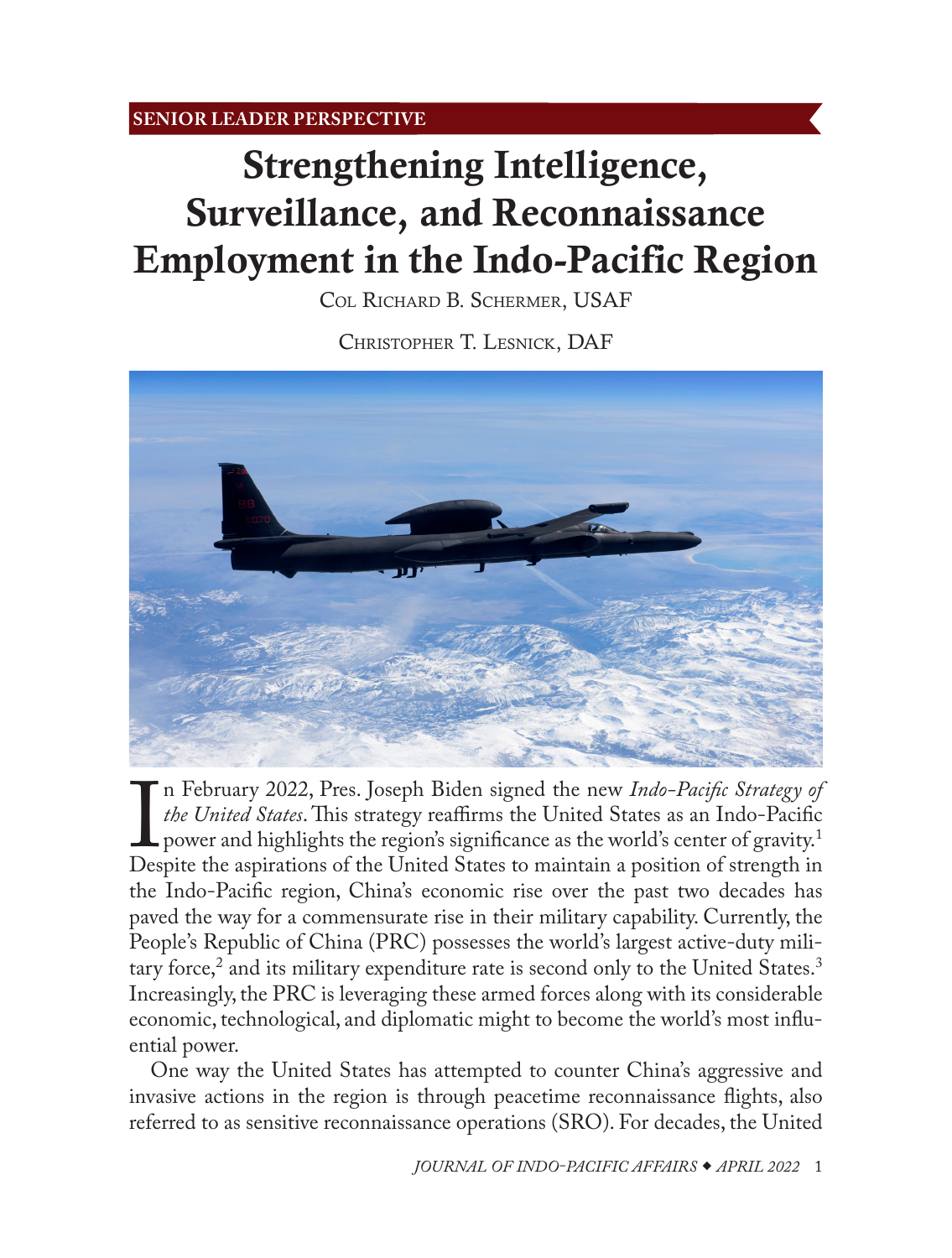<span id="page-1-0"></span>States has employed these missions to gather intelligence on the PRC's military and expansionist developments; however, the effectiveness of these missions has arguably been limited. For SRO to be more influential, Pacific Air Forces (PA-CAF) recommends a deliberate expansion and improvement of its current execution methodology.[4](#page-8-0) This would include three main enhancements to the employment of SRO in the theater: institutionalize more cooperative exchanges with allies and partner nations; fully integrate with theater strike and electronic warfare (EW) assets and shorten the "kill chain"; and better capitalize on SRO-derived data by investing in artificially-enhanced machine learning to support current operations.

## Background

SRO is defined as "aerial reconnaissance operations planned for and legally executed in international airspace" during peacetime.[5](#page-8-0) The United States military has flown SRO missions for more than 70 years against adversarial nations in the Pacific, chiefly Russia, China, and North Korea. The United States currently flies more than 10 different variants of SRO platforms in this theater, including the manned USAF RC-135 Rivet Joint and U-2 Dragon Lady, as well as remotely piloted "unmanned" vehicles such as the RQ-4 Global Hawk. The aim of flying SRO missions is twofold. The first and most recognized purpose is to collect intelligence on adversary nations. The other and less appreciated function of SRO is its diplomatic role. In his doctoral dissertation *The Lens of Power: Aerial Reconnaissance and Diplomacy in the Airpower Century*, Col Joseph Santucci (USAF), a career reconnaissance pilot and graduate of the Air Force's School of Advanced Air and Space Studies, explains how SRO can be used to render diplomatic statements without the need to provide additional "military commitment.["6](#page-8-0) Santucci asserts SRO ". . . in peacetime is an extension of diplomatic interests," and can act as a catalyst for achieving US goals.[7](#page-8-0)

The diplomatic effects of SRO can be divided into two main categories. The first is the act of demonstrating "presence.["8](#page-8-0) An SRO asset's presence in the vicinity of an adversary's territory is a method for communicating US interest in the area. Pres. Richard Nixon demonstrated this approach during the Arab-Israeli War in 1973.<sup>9</sup> By tasking the SR-71 to fly missions over the Sinai, he sent a message to the Arabs, Israelis, and Russians that the United States was watching the conflict and was keenly interested in its outcome.

SRO's second diplomatic effect is the ability to communicate "awareness." When SRO missions are executed against a target, it conveys our perceived awareness of the actor's activities. Pres. Dwight Eisenhower capitalized on this effect when he employed U-2 aircraft during the Suez Canal crisis of 1956. By flying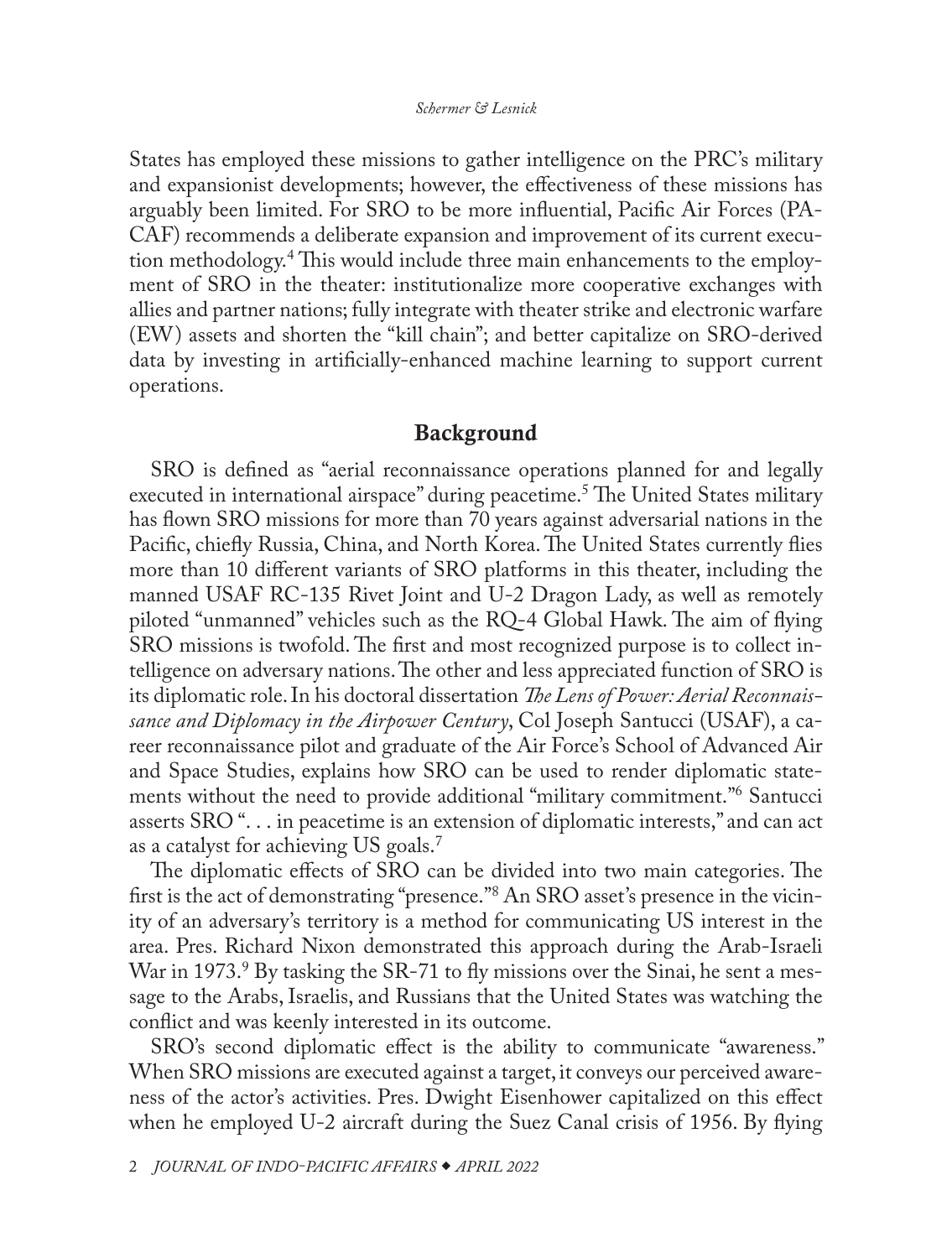<span id="page-2-0"></span>these missions, he telegraphed not-so-subtly to the Israelis, British, and French that the United States was aware of their military activities, in contradiction of their envoy's public statements.<sup>[10](#page-8-0)</sup>

Flying SRO missions provides national decision makers with unique insights regarding adversary activities, and our ability to declassify and expose the public to nefarious activity can be very illuminating. One prominent example of this approach is Pres. John Kennedy's decision to release declassified information to the world regarding Soviet missile deployments in Cuba. In his iconic address to the nation on 22 October 1962, President Kennedy made the case against the Soviet Union and outlined our national objectives using data obtained from SRO flights.<sup>11</sup>

# Chinese Perceptions and Reactions

Today, SRO missions continue, particularly in the Indo-Pacific region, and most SRO flights in the region keep a close eye on China. Understanding perceptions of our SRO and the drivers behind Beijing's reactions is critical. Without this knowledge, US Indo-Pacific Command (INDOPACOM) cannot successfully wield SRO as an effective diplomatic tool to shape China's behavior.

There is an abundance of evidence that documents China's discontent with US SRO activities. Joseph Prueher, who served as the US Ambassador to China in the late 1990s, and the former Commander in Chief of United States Pacific Command, noted that China is "extremely prickly about sovereignty-related issues."[12](#page-8-0) Santucci highlights that China's sensitivity in this area is further aggravated by "ever-present aerial reconnaissance aircraft off the coast."[13](#page-8-0) Prueher's and Santucci's assessments are further supported by respected political scientists Andrew Scobell and Larry Wortzel, who assert that China views SRO as "interventionism," which compels Beijing to "defend their sovereignty . . . with military means.["14](#page-8-0)

Beijing's words and actions over the past five decades against SRO demonstrate a firm resolve to maintain control of key areas within China's defined sphere of influence. In recent years, the Chinese have issued a litany of public statements condemning SRO. These include calls from China's president and other senior officials for the United States to halt SRO activities in the South China Sea (SCS)[.15](#page-8-0) Chinese military officials have also characterized US SRO flights in the SCS as "provocative" and reflective of a "cold war mentality.["16](#page-8-0) In recent years, China's previously published defense strategy declared the SCS to be an "inalienable part of Chinese territory" and condemns US operations in the area for adding complexity to regional security.<sup>17</sup>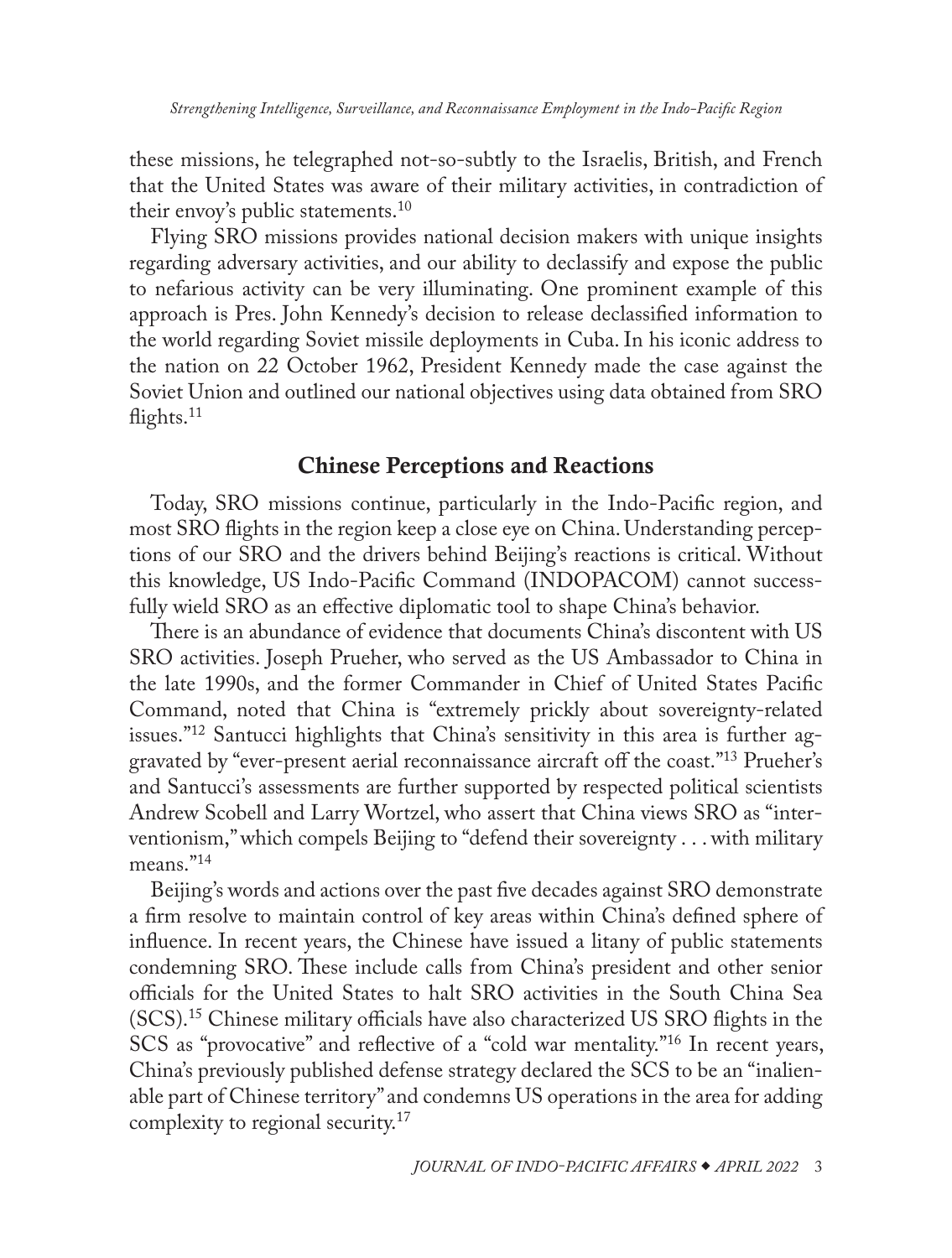## *Schermer & Lesnick*

<span id="page-3-0"></span>The Chinese have actively challenged the legitimacy of SRO activities via the United Nations Convention on the Law of the Sea (UNCLOS) treaty, arguing they are "an abuse of rights," under Article 301 of the treaty.["18](#page-8-0) China's most notable objections to SRO have been registered through military responses. Since the 1960s, China's air defense reactions to US reconnaissance flights have resulted in 22 Americans' deaths.<sup>[19](#page-8-0)</sup> Although there has not been a shoot down in many years, China typically meets our SRO missions with armed and sometimes aggressive, unsafe, and unprofessional fighter reactions[.20](#page-8-0)

# Why Sensitive Reconnaissance Operations?

SRO is essential as a tool of military and diplomatic power because it provides the United States with unique capabilities unavailable from other means. Larry Tart and Robert Keefe argue that "satellites can only complement but cannot replace manned intelligence platforms.["21](#page-9-0) US national and commercial satellites have predictable, established revisit rates over target areas of interest based on their orbital geometry. Repositioning a satellite to take images or collect intelligence "on-demand" is not a simple task, despite what Hollywood movies would lead us to believe. Only SRO missions provide tactical, rapidly responsive, and tailored profiles to meet a commander's objectives. Once airborne, SRO missions can be dynamically adjusted to collect and monitor emerging activity in a matter of minutes, if positioned correctly. Satellite response times may take several hours or even days, depending on the capability requested and the location of the activity.

In addition, the United States can no longer assume it has assured access to space. Nations such as China and Russia are quickly developing antisatellite capabilities ranging from missiles, lasers, and cyberattacks to other space-based attack methods.[22](#page-9-0) These threats put many US military and commercial satellites, especially the ones in low earth orbit, within range of a kinetic or nonkinetic disruption. The United States currently has little defense against these attacks. Furthermore, the simple tactic of generating space junk or debris can easily have a deleterious effect on satellites and communications links. In November 2021, Russia targeted one of its satellites with an antisatellite missile in low earth orbit, generating a large debris field with more than 1,500 trackable pieces, some of which threatened the safety of the International Space Station.<sup>23</sup> China and India have conducted similar tests over the past decade, with similar debris-laden results.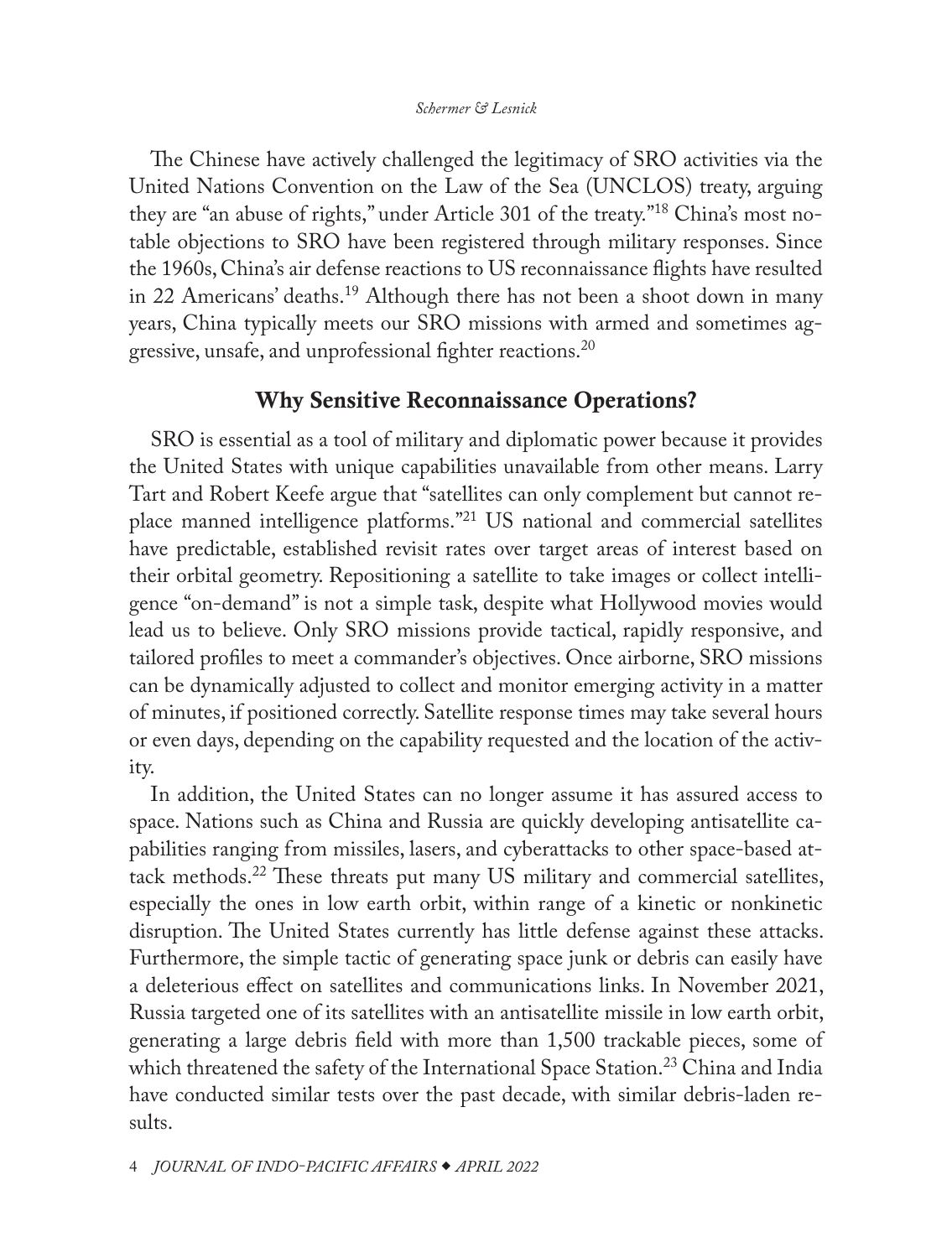# Recommendations for Improving SRO Employment

<span id="page-4-0"></span>To maximize SRO's effectiveness, we must evolve our methodologies to fully capitalize on the advantages of airborne intelligence, surveillance, and reconnaissance (ISR). In this era of great-power competition, the United States must use all means at its disposal to wield its influence, conduct deterrence, and/or exert pressure, if necessary, to be effective within today's "grey zone" operations—coercive state activities short of open hostilities[.24](#page-9-0) The use of ISR aircraft in the Indo-Pacific has a rich and storied history, but to continue its effectiveness, improvements must be made in the employment of these capabilities for successful use within the grey zone.

## *Innovative Partnering*

First and foremost, more innovative techniques for partnering with our allied nations in the Pacific should be explored. Col Jacob Holmgren, the current PA-CAF Senior Intelligence Officer, recently called for expanded interoperability, data sharing, and cooperative next-generation intelligence analysis as ways to transform our partnerships.<sup>25</sup> These are excellent ways to implement more comprehensive integration with our partners and should most assuredly be done posthaste. To take these partnering concepts further, however, the United States should also consider full integration with our allies and partners by embedding personnel directly into our partners' ISR mission planning units. Opportunities are emerging to expand this concept, now that nations such as South Korea and Japan are acquiring the RQ-4 Global Hawk, and the Australians are procuring the MQ-4 maritime version of this platform.[26](#page-9-0) This affords the United States with a special opportunity to directly guide ISR planning and cooperative SRO hand-in-hand with our partners at their squadrons and wings. Such a step would cost the United States very little in terms of manpower and resources but would go a long way toward forging stronger partnerships, especially within the ISR community.

In addition, PACAF can strengthen its partnerships through more frequent subject-matter expert exchanges (SMEE) and airmen-to-airmen talks (A2AT) to advance our partners' medium-altitude unmanned aerial system (UAS) capabilities, which will in turn increase regional airborne ISR capacity. Japan and Taiwan, among others, have expressed interest in purchasing a variant of the MQ-9 Reaper, for example. PACAF has the opportunity to accelerate partner-nation capability through regular engagements focused on interoperability with US capabilities, systems, and architecture. Leveraging the USAF's decades of medium-altitude UAS experience would bolster our partners' expertise and extend the ISR reach to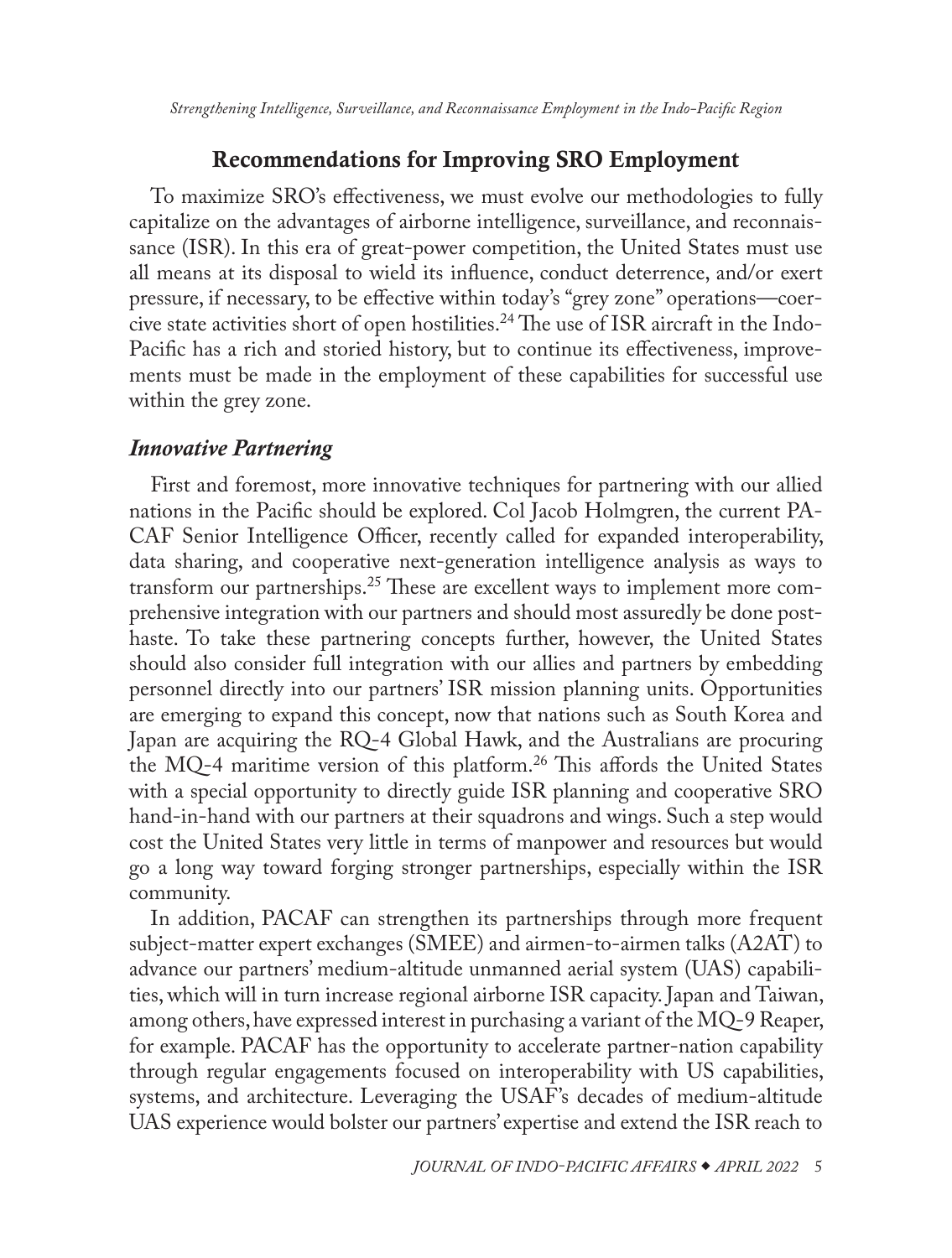<span id="page-5-0"></span>geographical areas in which the United States does not typically operate, such as the Taiwan Strait.

## *Increased Integration with Strike and Electronic Warfare Assets*

To meet the objectives stated within the August 2018 *Next Generation ISR Dominance Flight Plan*, the United States must seek to bolster its readiness and lethality to deliver decisive advantage at the right time and place.<sup>[27](#page-9-0)</sup> A major line of effort to achieve these ends is to better integrate with strike and EW platforms and routinely rehearse our ability to find, fix, track, target, engage, and assess, otherwise known as the "kill-chain" cycle.[28](#page-9-0) ISR platforms play the pivotal role in the USAF's ability to identify and track adversary targets for strike, especially mobile or relocatable equipment. However, ISR sensors, joint force "shooters," and EW platforms do not currently interface at the rate and speed necessary to keep pace with enemy movements. To get data from the find/fix/track stages of the kill chain to the engagement phase, too many steps and processes must occur to interconnect these main components. Today, target-quality data cannot get from an ISR platform to a shooter directly; there are various dependencies, data throughput limitations, and latency issues that prevent the rapid engagement needed to defeat today's modern and mobile technologies. The end result is a clunky, slow, fragile kill-chain process that cannot routinely disable or destroy a mobile target from more distant standoff ranges without an inordinate amount of luck.

There is also a sizable gap in our current force between ISR platforms and 5thgeneration fighters/bombers. More than 10 years ago, the nation's senior intelligence officer in the USAF, Lt Gen Robert Otto, recognized this shortfall in his *Air Force ISR 2023: Delivering Decision Advantage* document, and arguably little progress has been made since. He stated, "[w]e recognize that IMD [intelligence mission data] is integral to 5th-generation survivability in contested/highly contested environments and is paramount to a joint force commander's ability to meet his or her objectives."[29](#page-9-0) Lieutenant General Otto called for redoubling our efforts with the larger intelligence community, leveraging technology solutions to become more efficient in our IMD production capacity, thereby ensuring "our 5th-generation aircraft, associated smart weapons, space, and cyber systems al-ways have the most current intelligence data."[30](#page-9-0)

Today, PACAF and INDOPACOM are falling short on their efforts to conduct end-to-end strike integration training with fighter/bomber assets such as B-52 or F-35s in a realistic environment shaped by the adversary's actions. Too often, SRO missions are busy intelligence gathering or maintaining a diplomatic presence in sensitive areas, which supersede lethal strike training priorities. This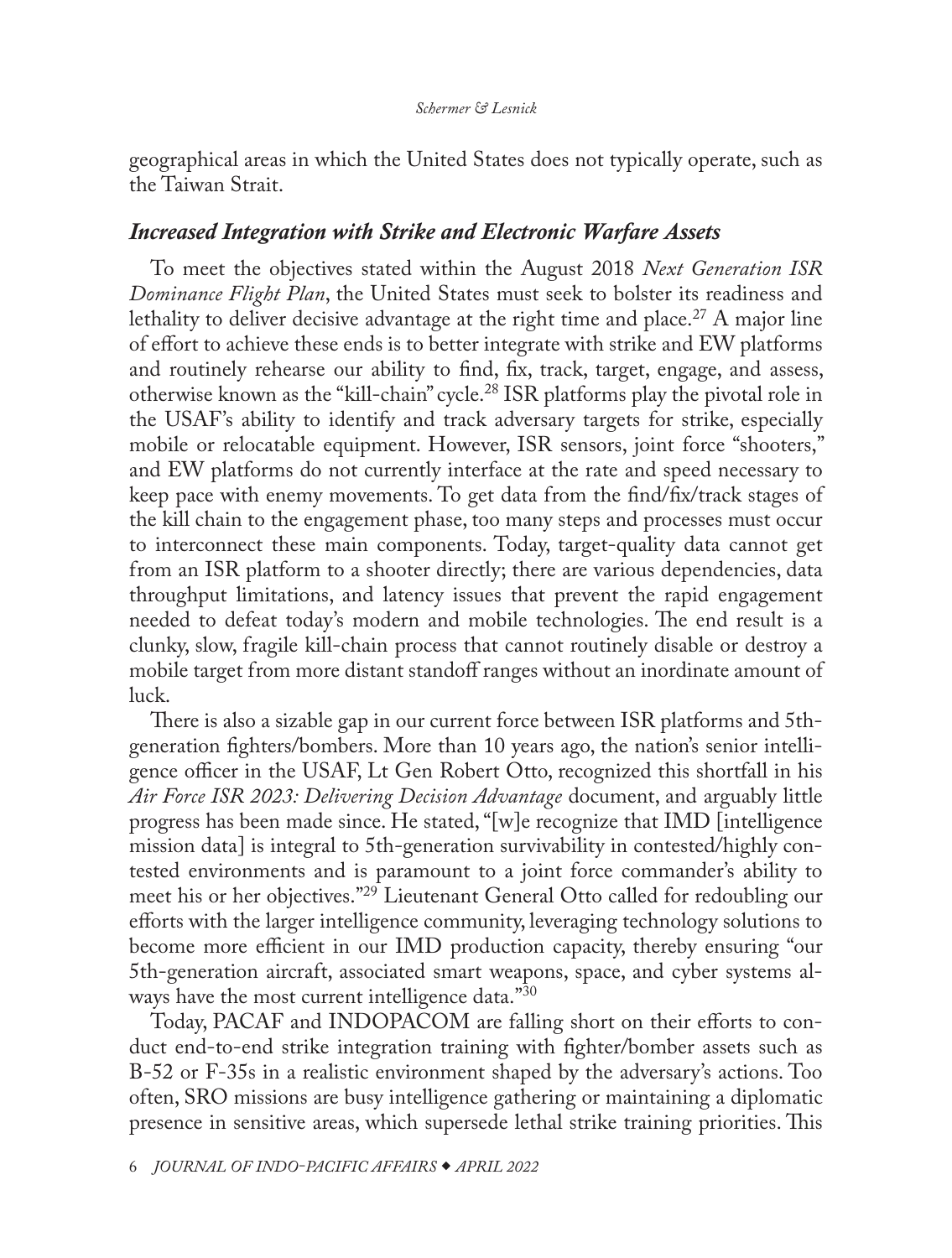would stand to reason, since SRO assets must go where the action is; often this is on an adversary's doorstep. However, conducting dress rehearsals for strike training within 20–30 miles of a nation's border is rightfully seen as provocative and threatening, particularly when employing advanced 5th-generation fighters or nuclear-capable bombers.

Integration between ISR and strike assets *can* improve, if accomplished in a deliberate, routinely scheduled, and prioritized manner, even if this means a reduction in routine ISR collection. The more INDOPACOM assets can exercise the F2T2EA process from actual ISR retrograde orbits, relying solely on intelligence dissemination and interoperability processes, and not skipping steps or overcompensating for limitations when the kill chain breaks down, the better it will identify and expose the current flaws within the kill-chain process as they currently exist. Too often we simulate adversary activity on a training range, without operational platforms or operating parameters, to simulate an actual end-toend kill chain. The more we can conduct integrated ISR collection and strike training in theater in the challenging Indo-Pacific region, the better prepared we will be for an actual conflict.

# *Techniques to Improve Analysis and Data Flow*

The data generated from SRO platforms must be treated as a weapon, not merely an enabler. Intelligence data requires a great deal of attention in the modern age of information warfare, beyond its mere acquisition, to deliver decision advantage. Within the kill-chain process, data must rapidly be processed and directed to precise destinations to enable much quicker engagements, at speeds faster than humans can sense-make. Machine-enabled artificial intelligence and advanced algorithmic computations are needed to improve the quality and formatting of the data. Today's war fighter needs the intelligence and communicationssavvy communities to truly weaponize data, much as we have weaponized the air, maritime, space, and cyber domains, to achieve their desired effects. To accomplish this, the USAF and the joint force must create interlacing, interactive, more autonomous, self-guiding data processors to make independent decisions faster, so that the humans in the loop can draw their own conclusions and act much quicker than ever before. Ensuring information dominance in future combat with a peer competitor is in itself an arms race. The next conflict may well be determined by who uses data the most efficiently and effectively; the United States may not yet be prepared to truly weaponize its data in such a manner.

Finding a way to add an interconnected web of survivable, secure communications systems fueled by artificial intelligence to our joint ISR platforms and killchain weapons is paramount to winning the information warfare battle. The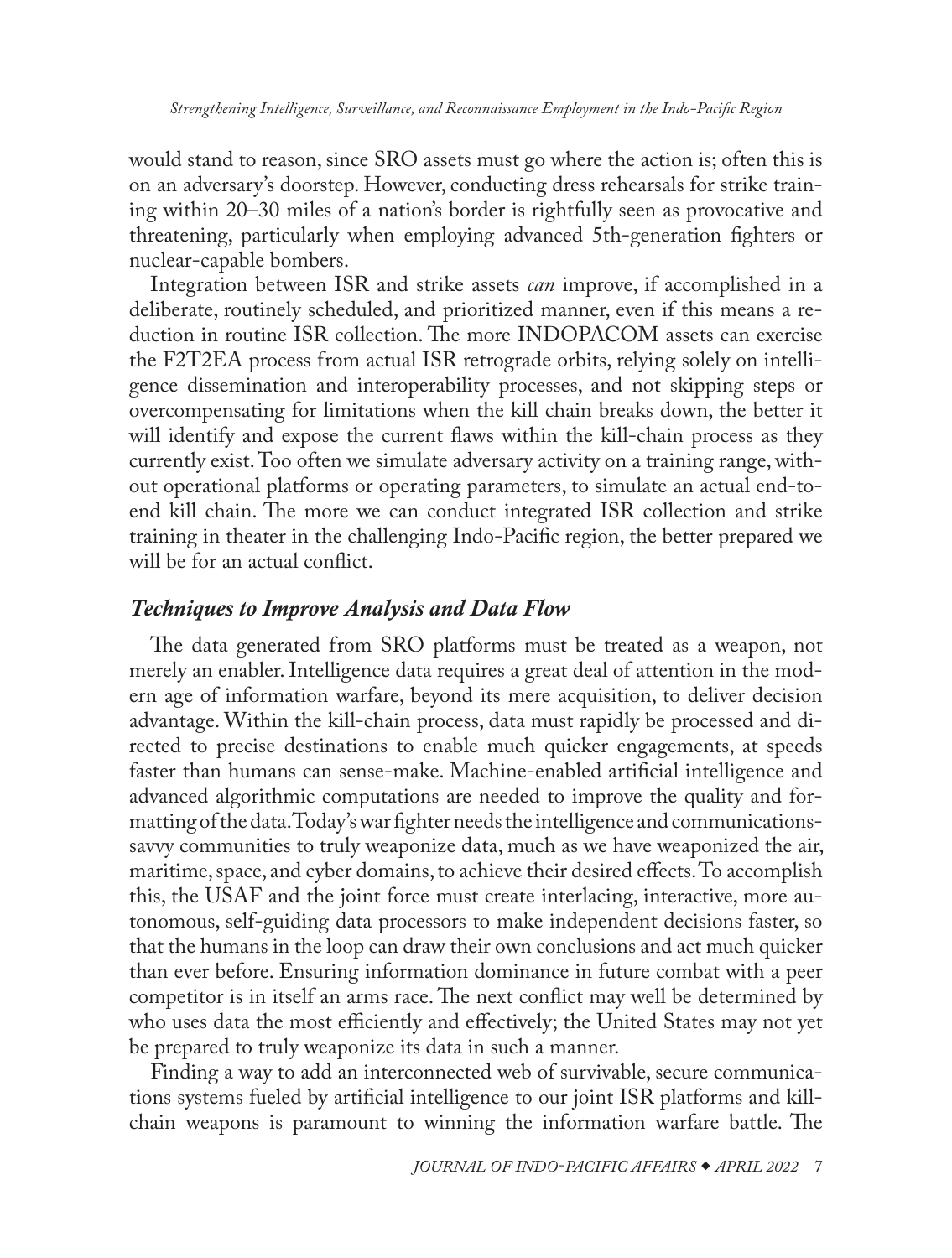<span id="page-7-0"></span>USAF must be innovative in its approach to connecting sensors to shooters, much as US Special Operations Command has with the development of the Tactical Radio Application eXtension (TRAX)[.31](#page-9-0) This initiative has equipped the special operations community with the ability to "allow forces on the ground to direct overhead assets to targets, identify friendly and hostile forces, and send and receive real-time video feeds. TRAX permits operators to direct net-enabled weapons to their targets using data from a wide range of space, airborne and ground/ sea-based sensors."[32](#page-9-0) Capabilities such as this, or even a military version of an encrypted, interconnected smartphone, would be a light-year improvement to the decades-old Link-16 datalink and other on-board communications systems we rely on currently. Such solutions are badly needed to enhance our analysis and data flows throughout the ISR force.

## Conclusion

Current SRO employment must continue to evolve. The United States is committed to competing with China and taking the necessary steps to ensure the Indo-Pacific region remains open and free. SRO is an invaluable tool the theater employs to accomplish these efforts. Not only do these missions provide unique intelligence, but they also generate the critical diplomatic effects of presence and awareness, often used as leverage to achieve our national objectives. To fully realize these missions' benefits, new techniques and integration efforts must be embraced, along with an open mindset regarding SRO's roles.

Armed with this broader perspective, steps must be taken to establish a broader multilateral approach to conducting SRO. Partnering with other nations to embed personnel will increase these missions' legitimacy and send a stronger, more unified message regarding our intentions to protect our collective interests. Proactive, planned, and deliberate strike training, facilitated by SRO missions, will help the United States to more effectively compete, deter, and win against China in the future. Finally, the more effective leveraging of SRO data and enhanced distribution techniques while maintaining the competitive technological advantage is critical to our future success. Combined, these actions will undoubtedly enhance the employment of SRO missions and, in turn, maintain our position of strength in the Indo-Pacific.  $\bullet$ 

#### [Col Richard B. Schermer, USAF](#page-0-0)

Colonel Schermer is the Chief for the Intelligence Surveillance, and Reconnaissance Operations and Analysis Division, Headquarters Pacific Air Forces (PACAF), Joint Base Pearl Harbor-Hickam, Hawaii. He is responsible for orchestrating regional threat analysis for the PACAF commander, 3 Numbered Air Forces, 3 air operations centers, and 13 wings. Additionally, Colonel Schermer oversees and directs policy and planning for sensitive reconnaissance and contingency ISR operations across the Pacific theater. Colonel Schermer is a senior non-rated aircrew member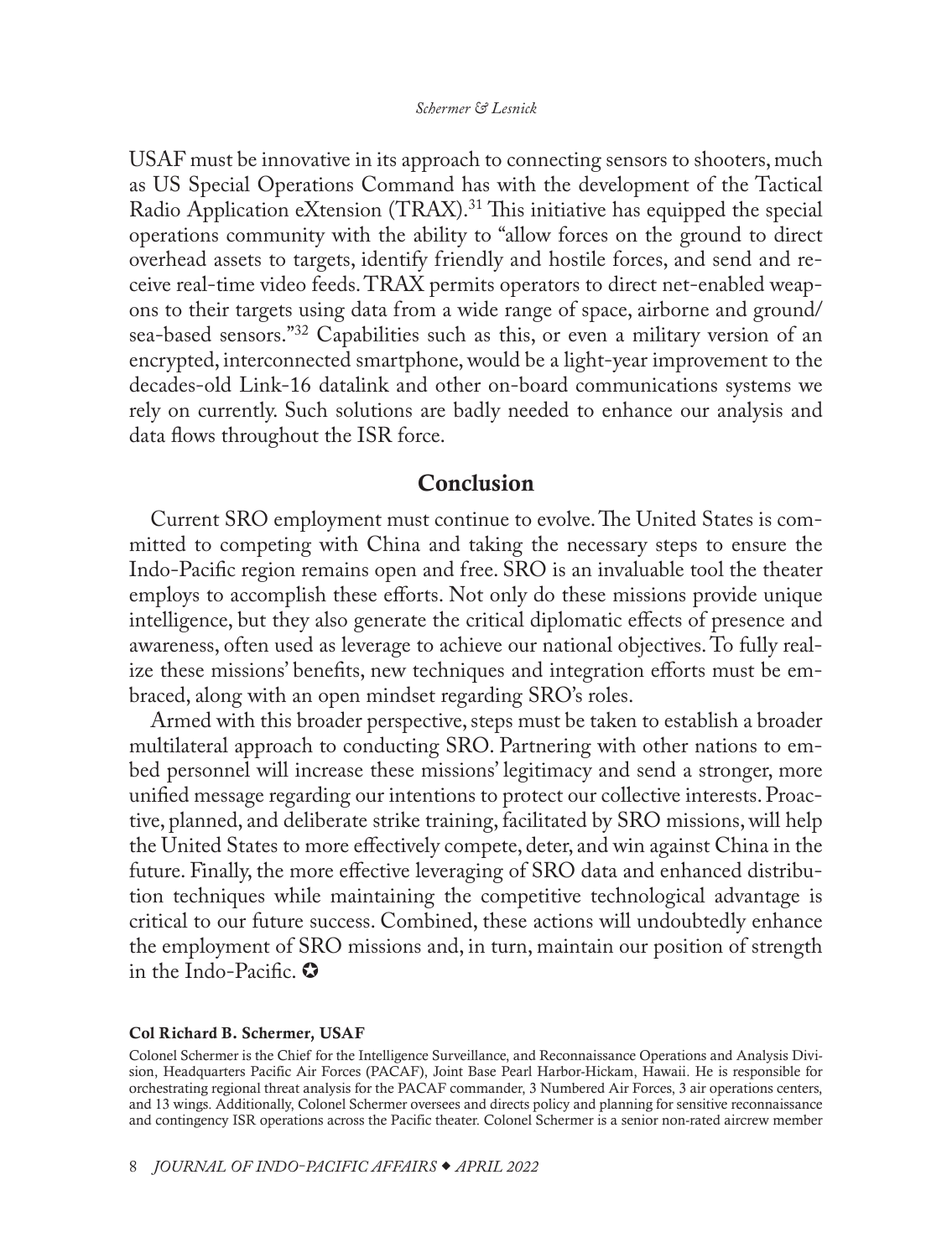<span id="page-8-0"></span>with more than 1,900 flying hours, including 1,011 combat hours, and 80 combat support hours in the RC-135V/W Rivet Joint.

#### [Christopher T. Lesnick, DAF, GG-14](#page-0-0)

Mr. Lesnick is the A2's Chief of the Pacific Reconnaissance Operations Cell (PACROC) at Headquarters Pacific Air Forces, Joint Base Pearl Harbor-Hickam, Hawaii. He leads the planning, collection, and execution for airborne intelligence, reconnaissance, surveillance (ISR) platforms within the theater, ensuring fielded capabilities meet TJFACC requirements. Mr. Lesnick is a career USAF intelligence officer and a retired lieutenant colonel and has supported HQ PACAF A2 since 2016 as a federal civil servant.

### **Notes**

[1](#page-0-0). *The Indo-Pacific Strategy of the United States*, White House, February 2022, 4-5, [https://www.](https://www.whitehouse.gov/wp-content/uploads/2022/02/U.S.-Indo-Pacific-Strategy.pdf) [whitehouse.gov/.](https://www.whitehouse.gov/wp-content/uploads/2022/02/U.S.-Indo-Pacific-Strategy.pdf)

[2](#page-0-0). M. Szmigiera, "Largest Armies in the World by Active Military Personnel in 2022," Statista*,* 25 Feb 2022, [https://www.statista.com/.](https://www.statista.com/statistics/264443/the-worlds-largest-armies-based-on-active-force-level/)

[3](#page-0-0). "Military Spending by Country 2022," *World Population Review*, [https://worldpopulation](https://worldpopulationreview.com/country-rankings/military-spending-by-country)[review.com/](https://worldpopulationreview.com/country-rankings/military-spending-by-country).

[4](#page-1-0). John R. Hoehn and Nishawn S. Smagh, National Defense Fell, "Intelligence, Surveillance, and Reconnaissance Design for Great Power Competition," Congressional Research Service, 4 Jun 2020, 17, [https://crsreports.congress.gov/.](https://crsreports.congress.gov/product/pdf/R/R46389/3)

[5](#page-1-0). Joe Santucci, "The Lens of Power: Aerial Reconnaissance and Diplomacy in the Airpower Century" (PhD dissertation, Air University, Defense Technical Information Center, 2013), 14, [https://apps.dtic.mil/](https://apps.dtic.mil/dtic/tr/fulltext/u2/a615679.pdf).

[6](#page-1-0). Santucci, "Lens of Power," 391.

[7](#page-1-0). Santucci, "Lens of Power," 2.

[8](#page-1-0). Santucci, "Lens of Power," v.

[9](#page-1-0). Santucci, "Lens of Power," 159.

[10](#page-2-0). Santucci, "Lens of Power," 160.

[11](#page-2-0). John F. Kennedy, "Address During the Cuban Missile Crisis," John F. Kennedy Presidential Library, 22 Oct 1962, [https://www.jfklibrary.org/](https://www.jfklibrary.org/learn/about-jfk/historic-speeches/address-during-the-cuban-missile-crisis).

[12](#page-2-0). John Keefe, *Anatomy of the EP-3 Incident, April 2001* (Alexandria, VA: Center for Naval Analysis, 2002), 17.

[13](#page-2-0). Santucci, "Lens of Power," 52.

[14](#page-2-0). Andrew Scobell and Larry Wortzel, *Chinese National Security Decision Making Under Stress* (Carlisle, PA: Army War College, 2005): 172, [https://publications.armywarcollege.edu/](https://publications.armywarcollege.edu/pubs/1726.pdf).

[15](#page-2-0). Larry Tart and Robert Keefe, *Attacks on American Surveillance Flights: The Price of Vigilance* (New York: Ballantine Books, 2001): xxix.

[16](#page-2-0). Tart and Keefe, *Attacks on American Surveillance*, xxxi.

[17](#page-2-0). State Council Information Office, People's Republic of China, "China's National Defense in the New Era," July 2019, 4, [http://english.www.gov.cn/.](http://english.www.gov.cn/archive/whitepaper/201907/24/content_WS5d3941ddc6d08408f502283d.html)

[18](#page-3-0). Mark Valencia, "Intelligence Gathering, the South China Sea, and the Law of the Sea" (paper presented at Nautilus Institute for Policy and Security Policy Forum 11-28, 30 August 2011), 4, [https://nautilus.org/](https://nautilus.org/napsnet/napsnet-polic-forum/intelligence-gathering-the-south-china-sea-and-the-law-of-the-sea/).

[19](#page-3-0). Tart and Keefe, *Attacks on American Surveillance,* v.

[20](#page-3-0). Scobell and Wortzel, *Chinese National Security*, 174.